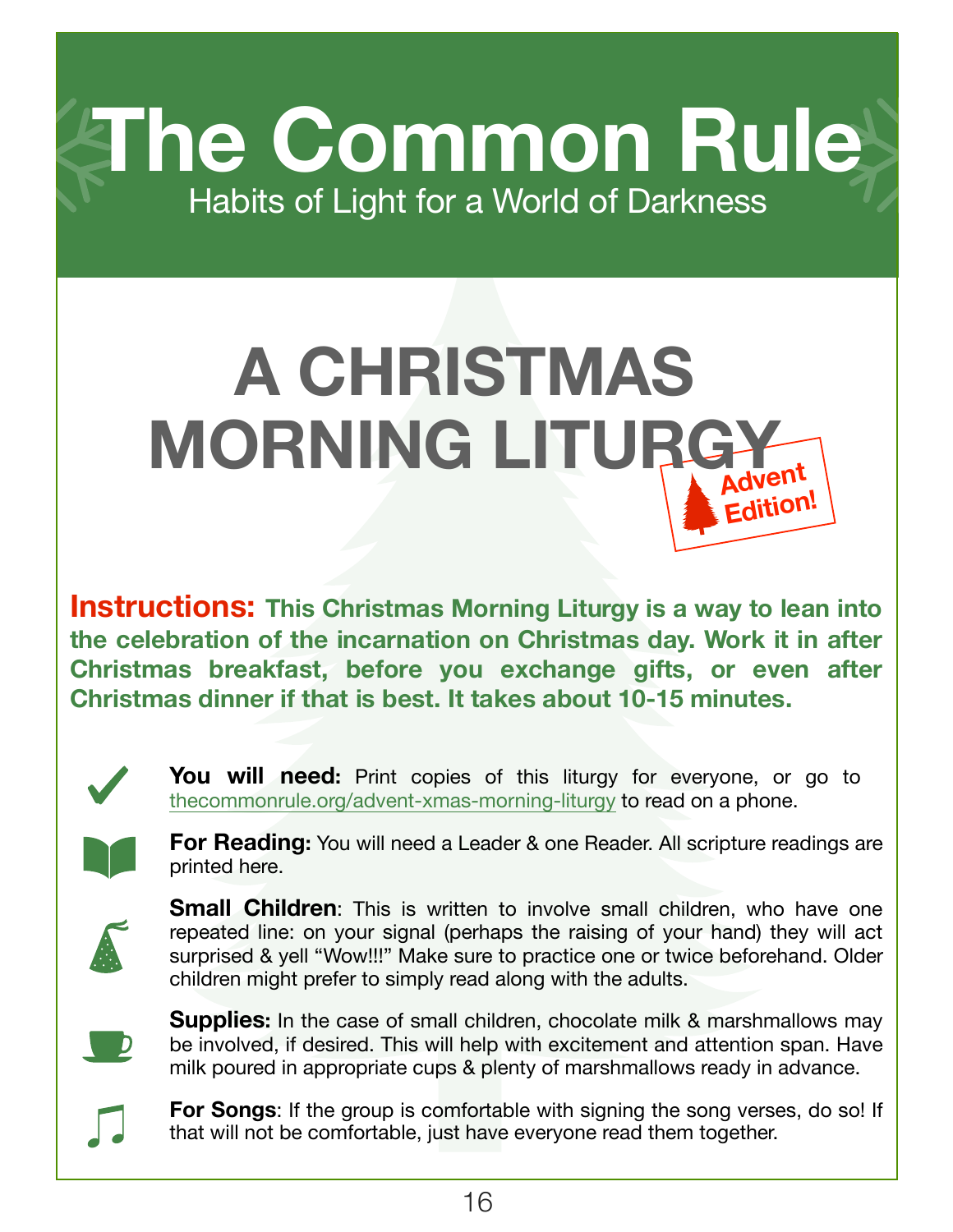

**Leader**: Merry Christmas!

**People**: Merry Christmas!

**Leader**: It was a real morning, with real people, with real bodies, like the ones sitting in this room, when a baby was born. This is how it happened:

**Reader**: *In those days a decree went out from Caesar Augustus that all the world should be registered. Joseph also went up from Galilee to Bethlehem to be registered with Mary, his betrothed, who was with child. And while they were there, the time came for her to give birth. And she gave birth to her firstborn son and wrapped him in swaddling cloths and laid him in a manger, because there was no place for them in the inn.* 

*[Leader signals children.]* **Children**: Wow!

**Leader**: I know! It was remarkable! This is why we sing:

**All Sing (or Read)**: *Away in a manger no crib for a bed. The little Lord Jesus laid down his sweet head. The stars in the sky looked down where he lay. The little Lord Jesus asleep on the hay.* 

**Leader to Children**: Do you think baby Jesus had milk in the barn? (*Entertain answers*.) Do you think he had chocolate milk? (*Entertain answers.*) Do you all want some chocolate milk while you hear more of the story? (*As chaos dies down, hand out chocolate milk*.) Now, everyone keep listening for the rest of the story:

**Reader**: *And in the same region there were shepherds out in the field, keeping watch over their*  flock by night. And an angel of the Lord appeared to them, and the glory of the Lord shone around *them, and they were filled with great fear. And the angel said to them, "Fear not, for behold, I bring you good news of great joy that will be for all the people. For unto you is born this day in the city of David a Savior, who is Christ the Lord. And this will be a sign for you: you will find a baby wrapped*  in swaddling cloths and lying in a manger." And suddenly there was with the angel a multitude of *the heavenly host praising God and saying, "Glory to God in the highest, and on earth peace among those with whom he is pleased!" When the angels went away from them into heaven, the shepherds said to one another, "Let us go over to Bethlehem and see this thing that has happened, which the Lord has made known to us." And they went with haste and found Mary and Joseph, and the baby lying in a manger. And when they saw it, they made known the saying that had been told them concerning this child. And all who heard it wondered at what the shepherds told them.*

*[Leader signals children.]*  **Children**: Wow!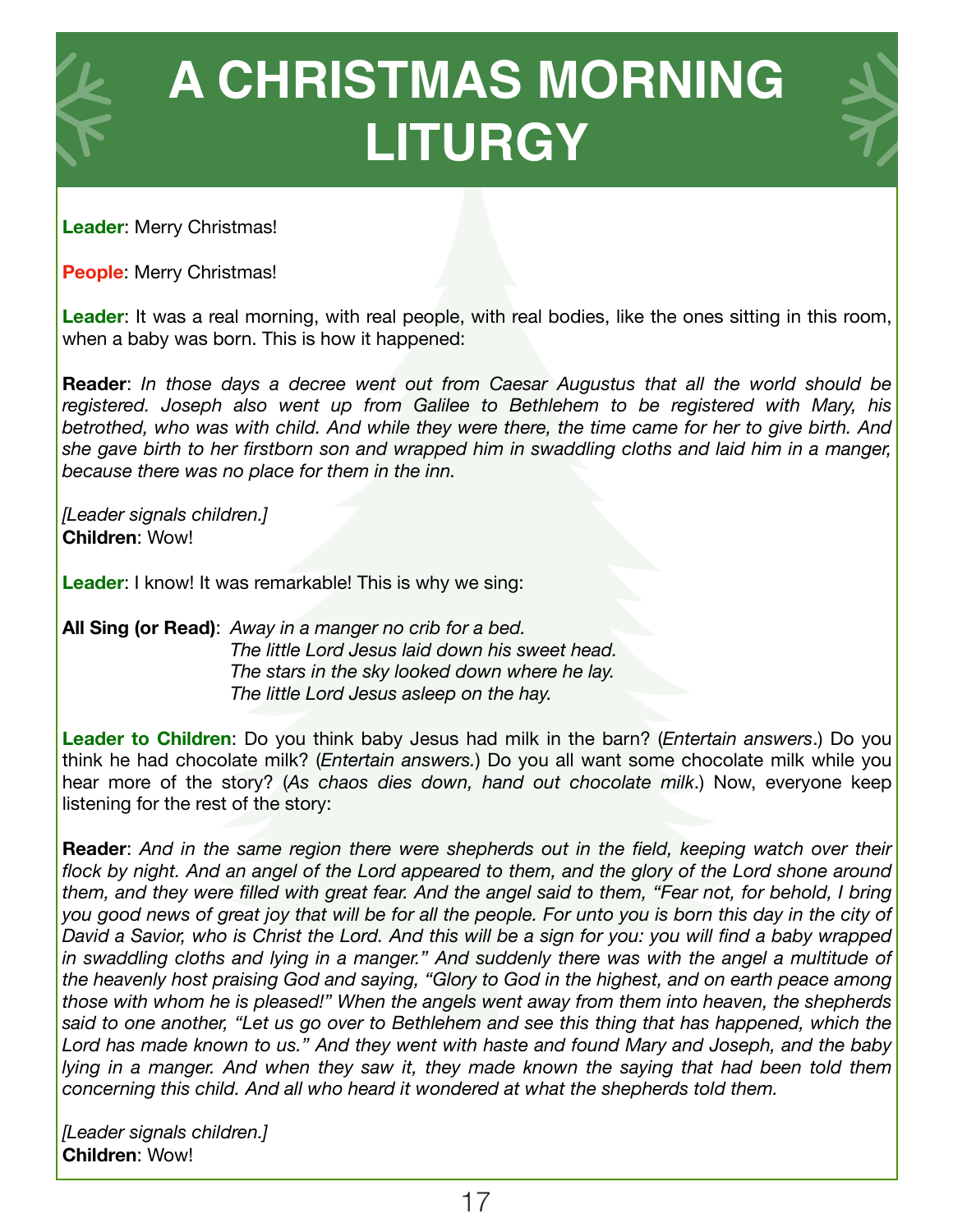**Leader**: I know. Can you believe it? A baby and a star. Fire and song. This is when the world was forever changed. It's this baby, who will save us from our sins. Can you believe it?

**People**: We believe it!

**Leader**: This is why we sing:

**All Sing (or Read)**: *Angels we have heard on high Sweetly singing o'er the plains And the mountains in reply Echoing their joyous strains* 

> *Gloria, in excelsis Deo Gloria, in excelsis Deo*

**Leader to Children**: Do you think the shepherds had sheep? (*Entertain answers*.) Are sheep white and fluffy? (*Entertain answers.*) What else is white and fluffy? (*Provide hints until marshmallows are guessed, hand out said marshmallows*.) Now, eat some marshmallows while we hear more.

Leader to All: Because there is much more! This baby grew up. Just like these children here. He became a boy who became a man who became a teacher. When he spoke - people were amazed! Listen to the kinds of things he said. He said that, because of him, we could finally be reconciled to God:

*Reader: Let not your hearts be troubled. Believe in God; believe also in me. I am the way, and the truth, and the life. No one comes to the Father except through me.* 

**Leader**: He said that, because of him, the vulnerable would finally be protected:

**Reader**: *The Spirit of the Lord is upon me, because he has anointed me to proclaim good news to the poor. He has sent me to proclaim liberty to the captives and recovering of sight to the blind, to set at liberty those who are oppressed, to proclaim the year of the Lord's favor.* 

**Leader**: He said that, because of him, we can all finally rest:

*Reader: Come to me, all who labor and are heavy laden, and I will give you rest. For my yoke is easy, and my burden is light.* 

**Leader**: Are you tired?

**People**: We are.

**Leader**: Then rest in Jesus. This is why we sing:

**All Sing (or Read):** *Come, thou long expected Jesus, born to set thy people free; from our fears and sins release us, let us find our rest in thee. Israel's strength and consolation, hope of all the earth thou art; dear desire of every nation, joy of every longing heart.* 

*(Second round of marshmallows optional here.)*